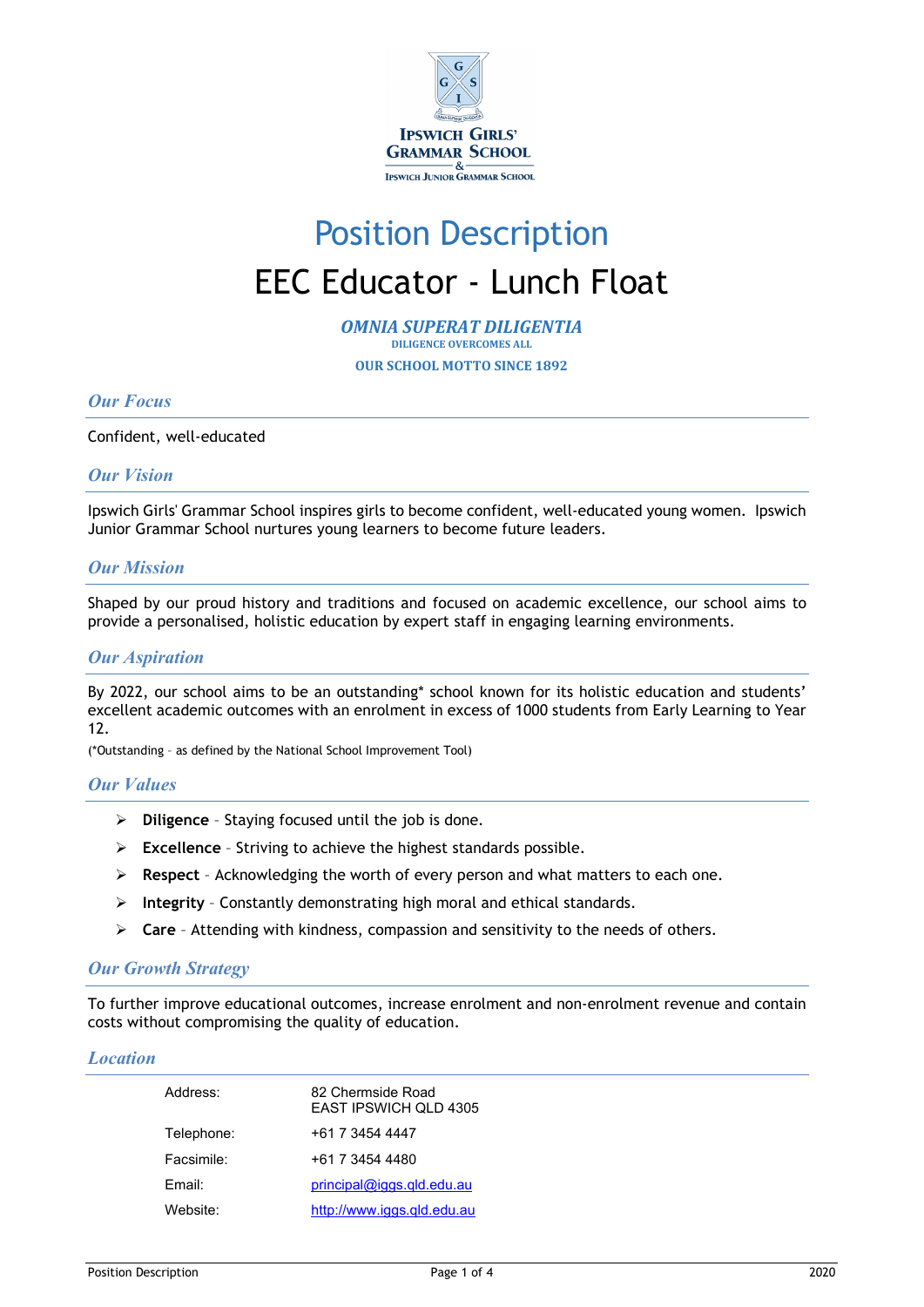| THE ROLE               |                                                                                                                               |
|------------------------|-------------------------------------------------------------------------------------------------------------------------------|
| <b>Position Title:</b> | EEC Educator - Lunch Float                                                                                                    |
| Department:            | <b>Early Education Centre</b>                                                                                                 |
| Reports to:            | Director of Early Education Centre, Head of Junior<br>School                                                                  |
| Location:              | <b>Early Education Centre</b>                                                                                                 |
| <b>Classification:</b> | Group Leader Qualified - Ipswich Girls Grammar School<br>Including Ipswich Junior Grammar School Enterprise<br>Agreement 2018 |
| Hours:                 | 10.30am - 5:00pm, Monday to Friday                                                                                            |

# *Typical Duties/Skills*

Duties would include, but not be limited to, some or all of the following:

- Assist in the implementation of the early childhood program under supervision.
- Implement daily routine.
- Ensure the health and safety of the children in their care.
- Give each child individual attention and comfort as required.
- Work in accordance with the licensing requirement of the Education and Care Services National Law (Qld) Act 2011.
- Understand and work according to the Centre or service's policy.
- Perform general duties associated with the operation of the Centre, including but not limited to all aspects of food preparation, service and cleaning/maintenance of all areas of the Centre (internal and external).
- Co-ordinate and direct activities of unqualified workers engaged in the implementation of programs and activities in group settings.
- Liaise with parents and pass on information to teachers.
- Ensure a safe environment is provided for the children.
- Ensure that records are maintained and are up to date concerning each child in their care.
- Assist in the development, implementation and evaluation of daily routines.
- Ensure the centre or service's policies are adhered to.

# *Your Opportunity*

As an Early Education Centre Educator, you will:

- Assist in the delivery of the EEC curriculum in a coeducational learning environment (Early Years Learning Framework)
- Assist in the operation of the Before and After Centre Care program.

Under the direction and supervision of the Director of the EEC, the EEC Educator will assist with:

- Developing and improving all aspects the Early Education Centre
- Implementing and promoting Ipswich Junior Grammar School aims within the Early Years
- Managing the daily operation of the EEC
- Maintaining a positive Junior School campus climate
- Continuing the development of the Early Years curriculum and a positive learning environment
- Ensuring the individual learning styles and needs of students are met through the curriculum, classroom practice and learning support
- Ensuring that the students of the Junior School understand and follow the established behavioural guidelines
- Implementing procedures and programs which focus on pastoral support of the students and staff.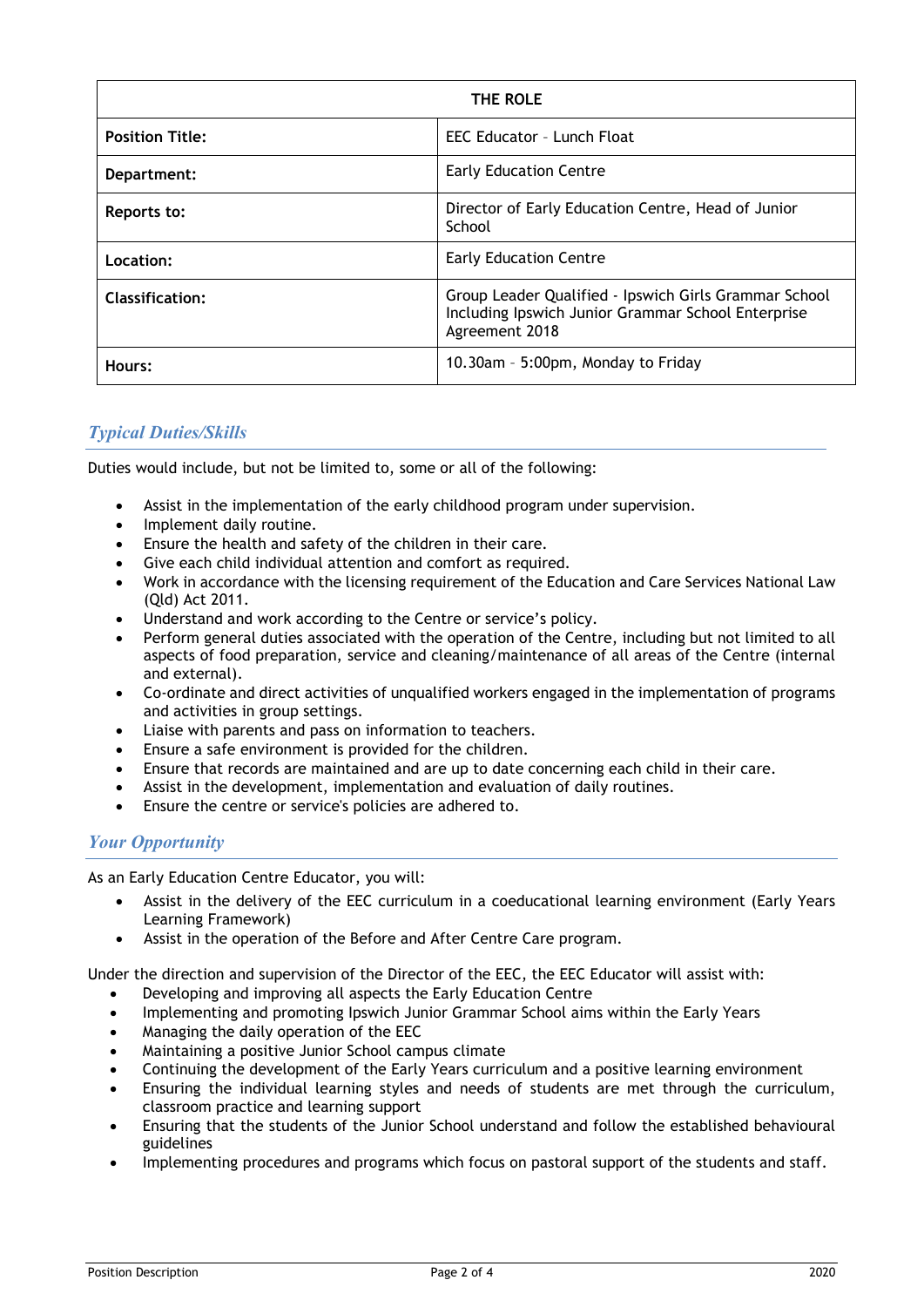As the EEC Educator you will:

- Maintain the standard of excellence required by the School's reputation and uphold the philosophy of the School
- Promote the interests of Ipswich Girls' Grammar School including Ipswich Junior Grammar School in the school and wider communities
- Attend staff development and training programmes when and if appropriate
- Comply with work health and safety responsibilities detailed in the safety management system and comply with the School's Staff Code of Conduct.

## *Your Role*

- Ensure state regulations, accreditation standards and the goals of the EEC are adhered to at all times.
- Be responsible for the safety of children at all times.
- Provide assistance through the preparation of resources for all activities and cleaning of areas at the completion of activities.
- Maintaining and cleaning resources as required.
- Monitoring, evaluating and reporting on student progress.
- Liaise with parents and pass on information to teachers.
- Maintaining accurate records of student attendance, progress and reporting anecdotally and photo evidence to the teacher from observations made about children's progress.
- Fostering a supportive classroom climate which enhances student growth and confidence.
- Attendance at parent-teacher, staff and department meetings and other scheduled meetings as required.
- Assisting in the operation, management and program delivery of Before and After Centre Care.

# *Competency Required*

- Be the holder of, or obtain, a Working with Children Suitability Card (Blue Card)
- Experience and knowledge in Early Childhood Education
- Knowledge of Early Education regulations and legislation
- Willingness to support the values and aims of the School
- Ability to promote an environment of dynamic, active and challenging learning
- Ability to assist in the implementation of current work programs in the classroom and willingness to participate in the review and improvement of current programs
- Ability to develop effective working relationships and rapport with students and staff
- Ability to develop confidence and self-esteem in students and to act as a role model in presentation, action and communication
- Ability to use a wide range of strategies to cater for diverse student learning needs and to effectively monitor student progress
- Ability to work collaboratively with colleagues and to communicate effectively with students, parents and all school personnel
- Willingness to participate in professional development activities
- Willingness to participate in co-curricular activities of the school
- Good organisational skills
- Willingness and ability to use technology for clerical tasks and communication

# *Formal Qualifications*

• Holds a one (1) year full-time or two (2) years part-time qualification in the early childhood area (or its equivalent) from an accredited tertiary institution; or

#### *Selection Criteria*

Within the context of the duties described above, the ideal applicant will be someone who has:

- 1. The ability to work as part of a dynamic staff
- 2. Knowledge of child development, current childcare practices, and early childhood pedagogy
- 3. Effective communication and interpersonal skills
- 4. The ability to relate well to children and parents
- 5. The ability to exercise sound judgement and carry out instructions